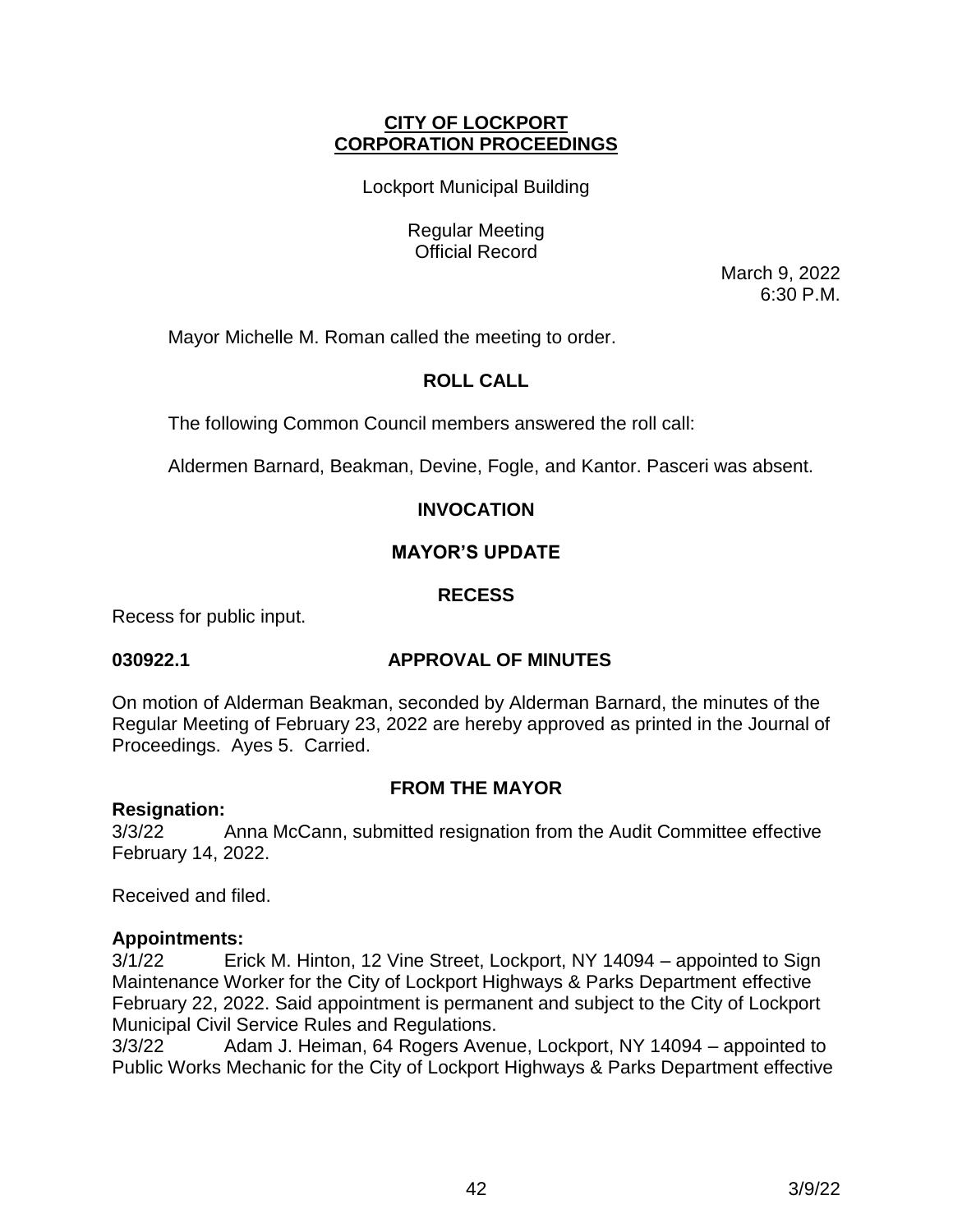March 7, 2022. Said appointment is permanent and subject to the City of Lockport Municipal Civil Service Rules and Regulations.

3/7/22 LauraLee B. Zagarrigo, 514 High Street, Lockport, NY 14094 – appointed to Senior Account Clerk for the City of Lockport City Clerk Department effective March 7, 2022. Said appointment is provisional and subject to the City of Lockport Civil Service Rules and Regulations.

Received and filed.

**Commissioner of Deeds**: For the term of two years expiring on December 31, 2023.

- 1. Annie Coburn-Cane, 99 Lake Street, Wilson, NY 14172
- 2. James P. Majka, 4213 Washington Street, Niagara Falls, NY 14305
- 3. James Sacco, 6944 Creekview Drive, Lockport, NY 14094
- 4. Zachary Parker, 114 Niagara Street, Lockport, NY 14094
- 5. Nicole Cafarella, 826 James Avenue, Niagara Falls, NY 14305
- 6. Jason Zona, 3927 Washington Street, Niagara Falls, NY 14303
- 7. William D. Kennedy II, 2239 Forest Avenue, Niagara Falls, NY 14301
- 8. Andrew G. Rosenberg, 242 Genesee Street, Lockport, NY 14094
- 9. Lawrence Eggert, 194 Independence Drive, Lockport, NY 14094
- 10. Christopher Robbins, 534 College Avenue, Niagara Falls, NY 14305
- 11. Austin J. Tylec, 121 Center Avenue, North Tonawanda, 14120
- 12. Susan Dunford, 6762 Bear Ridge Road, Lockport, NY 14094
- 13. Gail Tylec, 815 Niagara Parkway, North Tonawanda, NY 14120
- 14. Debra Allport, 161 Lincoln Avenue, Lockport, NY 14094
- 15. Jay Krull, 71 Lakeview Parkway, Lockport, NY 14094
- 16. Margaret Lupo, 17 Bobolink Lane, Lockport, NY 14094
- 17. Ezra Scott Jr., 1735 Caravelle Drive, Apt. A5 Niagara Falls, NY 14304
- 18. Thomas E. Arida, 1394 Birch Drive, North Tonawanda, NY 14120
- 19. Kathy L. O'Keefe, 27 Windsor Street, Lockport, NY 14094

20. Sarah K. Lanzo, 129 Beattie Avenue, Lockport, NY 14094

Received and filed.

# **FROM THE CITY CLERK**

The Clerk submitted payrolls, bills for services and expenses, and reported that the Department Heads submitted reports of labor performed in their departments. Referred to the Finance Committee.

# **Communications:**

2/14/22 Roger J. Cordle, VFW #2535 Commander – request permission to conduct 5K run and 1-Mile walk on Saturday, March 19th, 2022. 2/21/22 Allison Bolt, Special Events Coordinator, Niagara Hospice – request permission to hold the 9th Annual Hospice Gran Fondo Bike Ride on Saturday, August 6 th, 2022.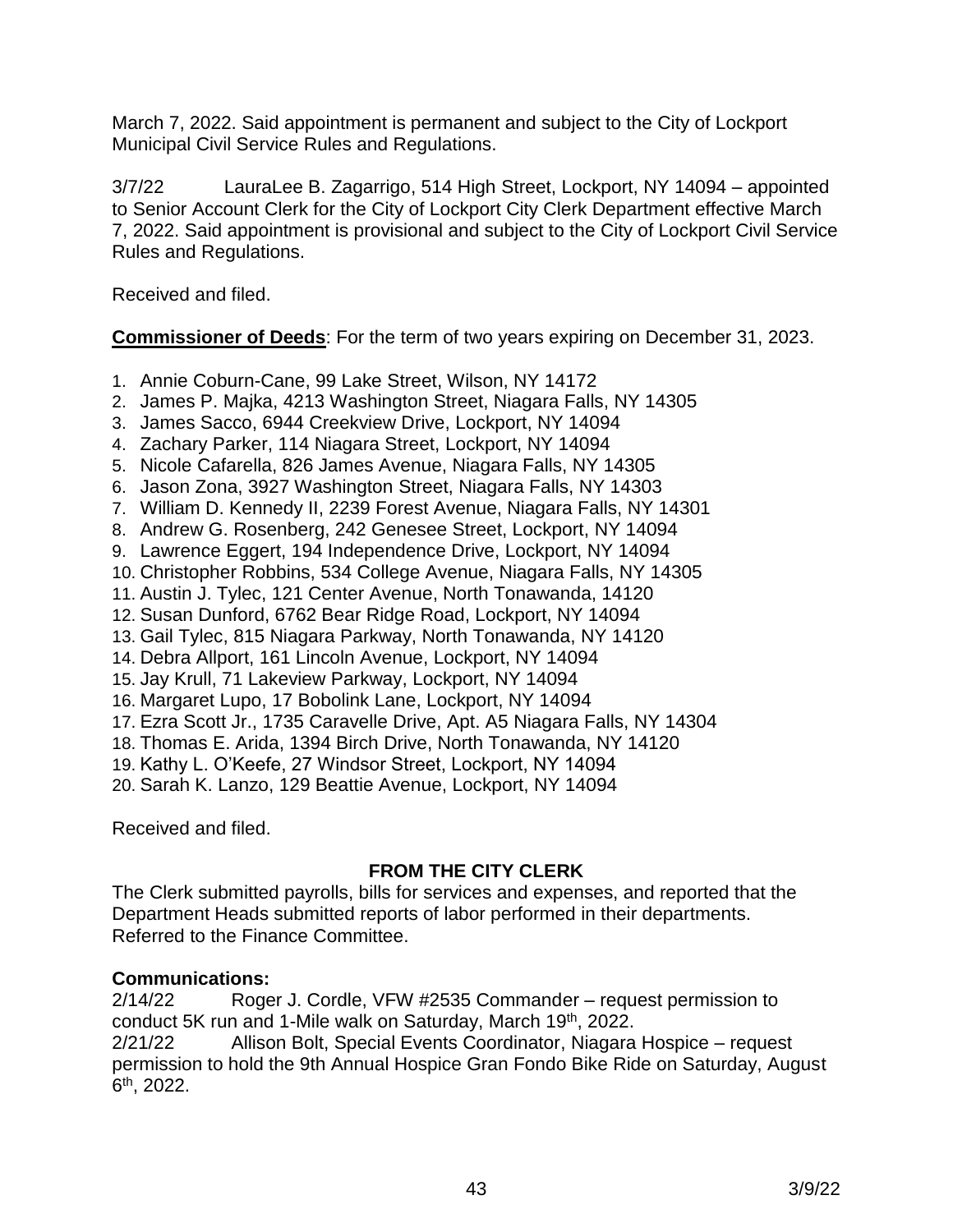2/22/22 Pastor Terry Bryant, God's Voice Ministries, 266 Pine Street, Lockport – request permission to conduct the 'Community In Unity' event at Altro Park on Saturday, August 13th, 2022.

2/25/22 Katarina Manuse, YMCA Buffalo Niagara – request permission to hold free fitness classes at Goehle Marina Park from June 2<sup>nd</sup>-September 1<sup>st</sup>, 2022.

3/2/21 Taren J. LaGamba, Director WNY Historic Parks Assoc. Inc. requests permission to submit an application to the 2022 Wm. G. Mayne Jr. Grant Fund, in the amount of \$4,200, on the City's behalf.

Referred to Committee of the Whole.

## **Notice of Claim:**

3/3/22 Viola, Cummings & Lindsay, LLP on behalf of Margaret Cooper, 288 Willow Street #63, Lockport, NY

Referred to the Corporation Counsel.

# **MOTIONS & RESOLUTIONS**

## **030922.2**

By Alderman Beakman:

Resolved, that the Mayor and City Clerk be authorized to issue orders in favor of the claimants for payrolls, bills, and services to be paid on March 10, 2022 as follows:

| General Fund     | Fund A        |              |
|------------------|---------------|--------------|
| Water Fund       | Fund FX       | \$34,971.27  |
| Sewer Fund       | Fund G        | \$30,654.67  |
| Capital Projects | Fund H        | \$43,453.85  |
| Refuse & Recycle | Fund CL       | \$274.35     |
| Payroll          | Pay Date 2/24 | \$483,040.85 |

Seconded by Alderman Fogle and adopted. Ayes 5.

#### **030922.3**

By Alderman Beakman:

Resolved, that the Mayor and Common Council do hereby extend congratulations and appreciation to the following City employees for their years of dedicated service to the City of Lockport.

| Employee          | <b>Years of Service</b> | Title                                |
|-------------------|-------------------------|--------------------------------------|
| Derrick J. Starks | 15                      | Municipal Workers-Public Works Dept. |

Seconded by Alderman Barnard and adopted. Ayes 5.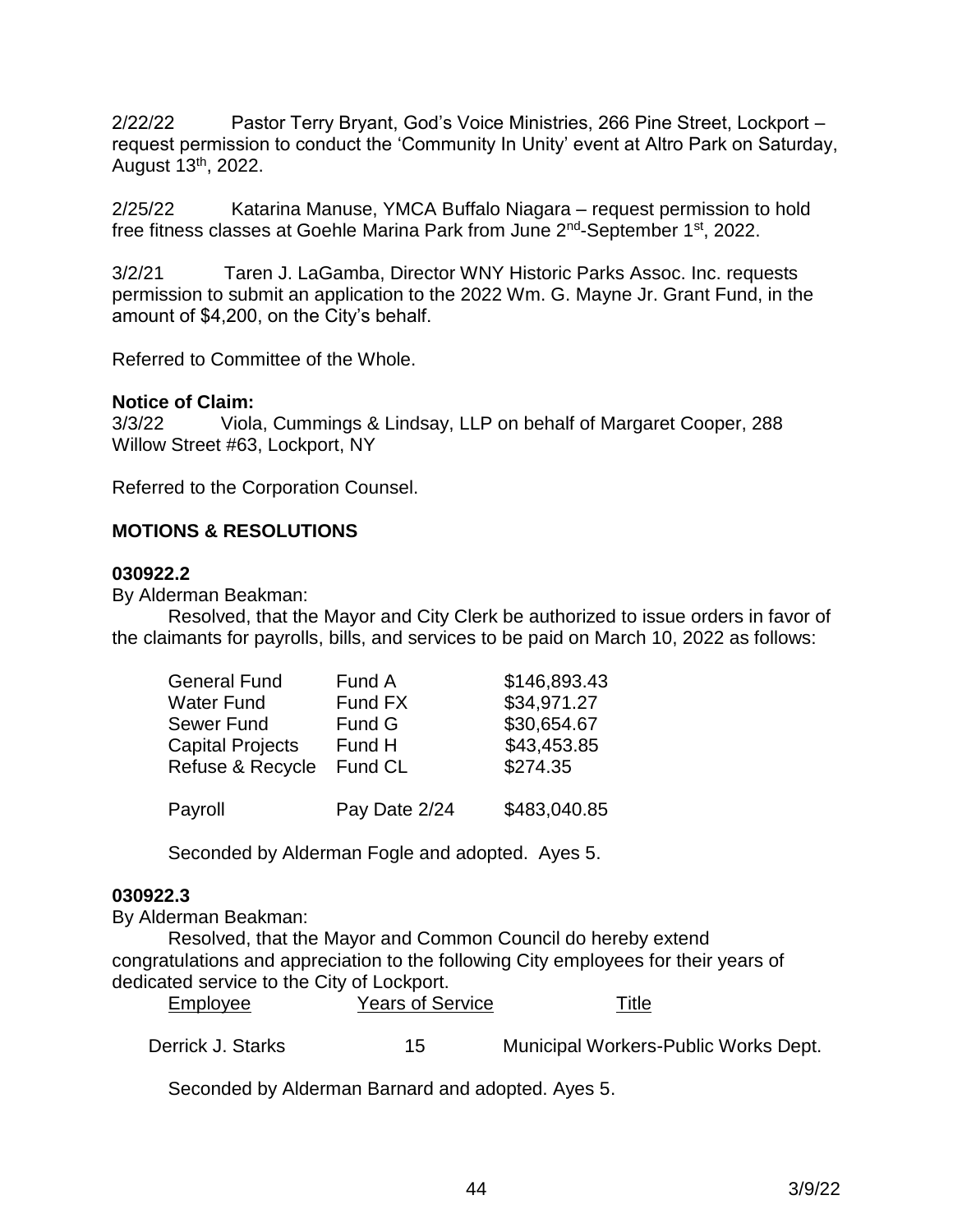### **030922.4**

By Alderman Kantor:

Resolved, that pursuant to their request, the Kenan Center is hereby granted permission to erect a banner at least 17' from the ground on East Avenue at Davison Road to promote their, "American Craftsmen" event, which will be held Saturday, June 4<sup>th</sup> and Sunday, June 5<sup>th</sup>, 2022. Banner is to be erected for a minimum of one week prior to the event dates based on a schedule approved by the City Clerk, and be it further

Resolved, that said permission is subject to the Kenan Center filing a certificate of insurance with the City Clerk naming the City of Lockport as additional insured and subject to payment of \$50 for the banner to be erected, and be it further

Resolved, that the City Clerk is hereby authorized and directed to make arrangements with city crews to erect the banner.

Seconded by Alderman Fogle and adopted. Ayes 5.

## **030922.5**

By Alderman Beakman:

Resolved, that pursuant to their request, the VFW Post 2535, organizers for a Leprechaun 5K run and Leprechaun-in-training 1 mile walk are hereby granted permission to conduct the run and walk on Saturday, March 19, 2022 starting at 9:00 am, subject to the VFW filing a certificate of insurance with the City Clerk naming the City of Lockport as additional insured, and subject to approval of the race route by the Police Chief, and be it further

Resolved, that the Director of Streets, Parks and Water Distribution is hereby authorized and directed to arrange for delivery of barricades to said area prior to the event.

Seconded by Alderman Barnard and adopted. Ayes 5.

# **030922.6**

By Alderman Devine:

Resolved, that pursuant to their request, the Lockport Monday Night Cruise Optimist Club is hereby granted permission to conduct Monday night car cruises in Ida Fritz Park beginning May 9<sup>th</sup> through September 12<sup>th</sup>, 2022 from 5:30 p.m. to 8:30 p.m., (Memorial Day and Labor Day Super Cruise begin at 4:00 p.m.) and be it further

Resolved, that said permission includes the following:

- (1) Vendors who have paid a fee to the Optimist Club will be allowed to sell during the cruises. No other exhibits, displays, vendors or peddlers shall be permitted within the show area, whether located on public or private property
- (2) The show area shall include Ida Fritz Park and the city rights of way on West Avenue, Hawley Street, and Park Avenue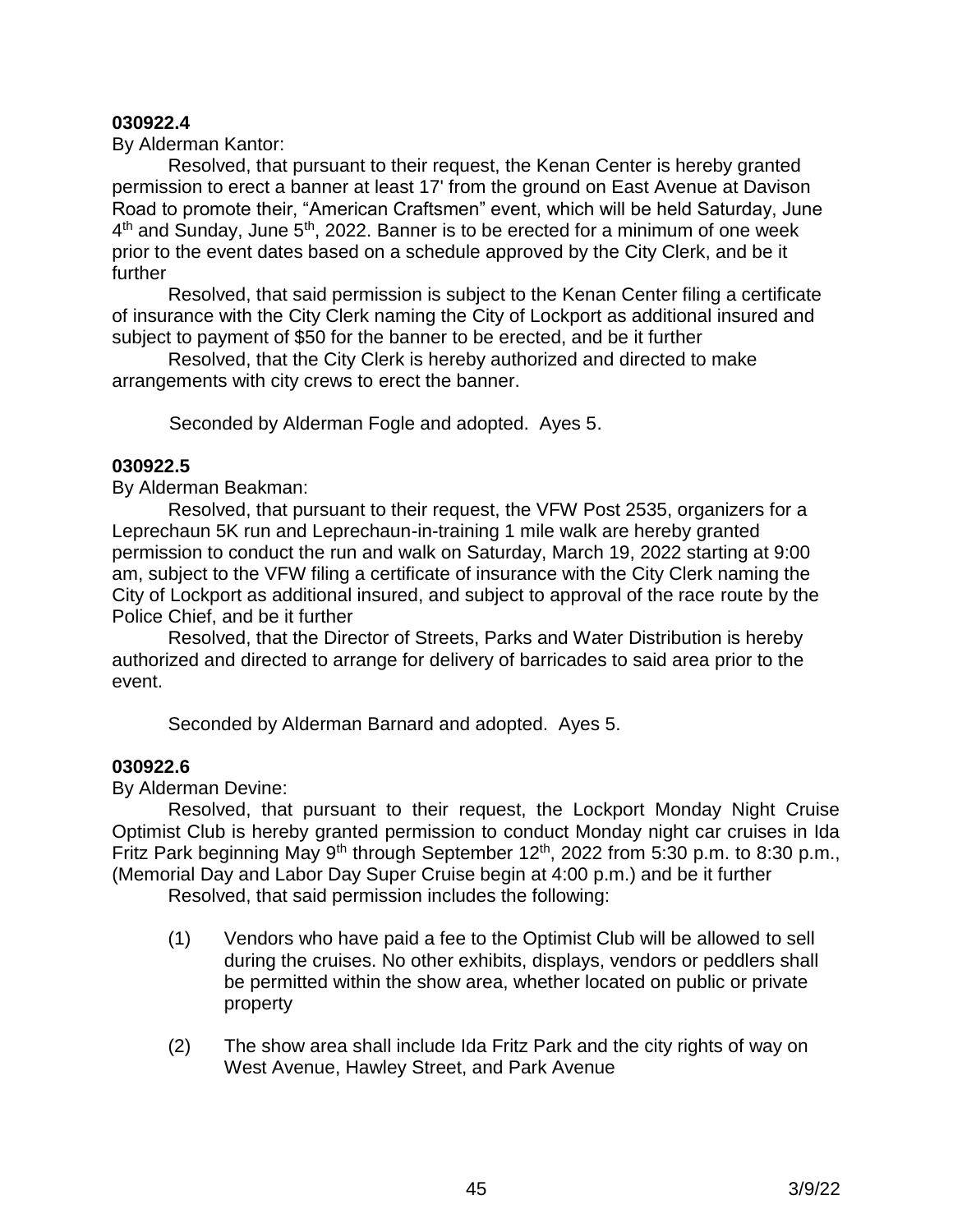(3) Barricades on West Avenue and Park Avenue at Hawley Street to North Transit Street, and Hawley Street between Park Avenue and West Avenue

 Resolved, that said permission is subject to the Lockport Monday Night Cruise Optimist Club filing a certificate of insurance with the City Clerk naming the City of Lockport as additional insured, subject to the approval of the Corporation Counsel; and be it further

Resolved, that the Director of Streets, Parks and Water Distribution is hereby authorized and directed to arrange for delivery of barricades, traffic cones, street closed signs and extra picnic tables to the area prior to the events; and be it further

Resolved, that the City of Lockport hereby prohibits entry of all bicycles, skateboards, and dogs to Ida Fritz Park on Cruise Nights during the events due to the expected heavy pedestrian traffic.

Seconded by Alderman Kantor and adopted. Ayes 5.

# **030922.7 Annual Hospice Gran Fondo Bike Ride - WITHDRAWN**

## **030922.8**

By Alderman Fogle:

Resolved, that pursuant to their request, God's Voice Ministries Church is hereby granted permission to hold their, "Community In Unity" event in Altro Park on Willow Street, with use of the pavilion, on August 13, 2022, from 12 noon until 6 p.m., and be it further

Resolved, that permission is additionally granted to have music, games and food trucks. Said permission is subject to the Church filing a certificate of insurance with the City Clerk naming the City of Lockport as additional insured prior to the event.

Seconded by Alderman Kantor and adopted. Ayes 5.

# **030922.9**

By Alderman Kantor:

Resolved, that pursuant to their request, the YMCA of Buffalo Niagara, is hereby granted permission to conduct the "Fitness in the Parks" program at Nelson C Goehle Marina Park, Mondays and Thursdays beginning June 2, 2022 until September 1, 2022, with all classes free and open to members of the community. Said permission is subject to the YMCA of Buffalo Niagara filing a certificate of insurance with the City Clerk naming the City of Lockport as additional insured.

Seconded by Alderman Barnard and adopted. Ayes 5.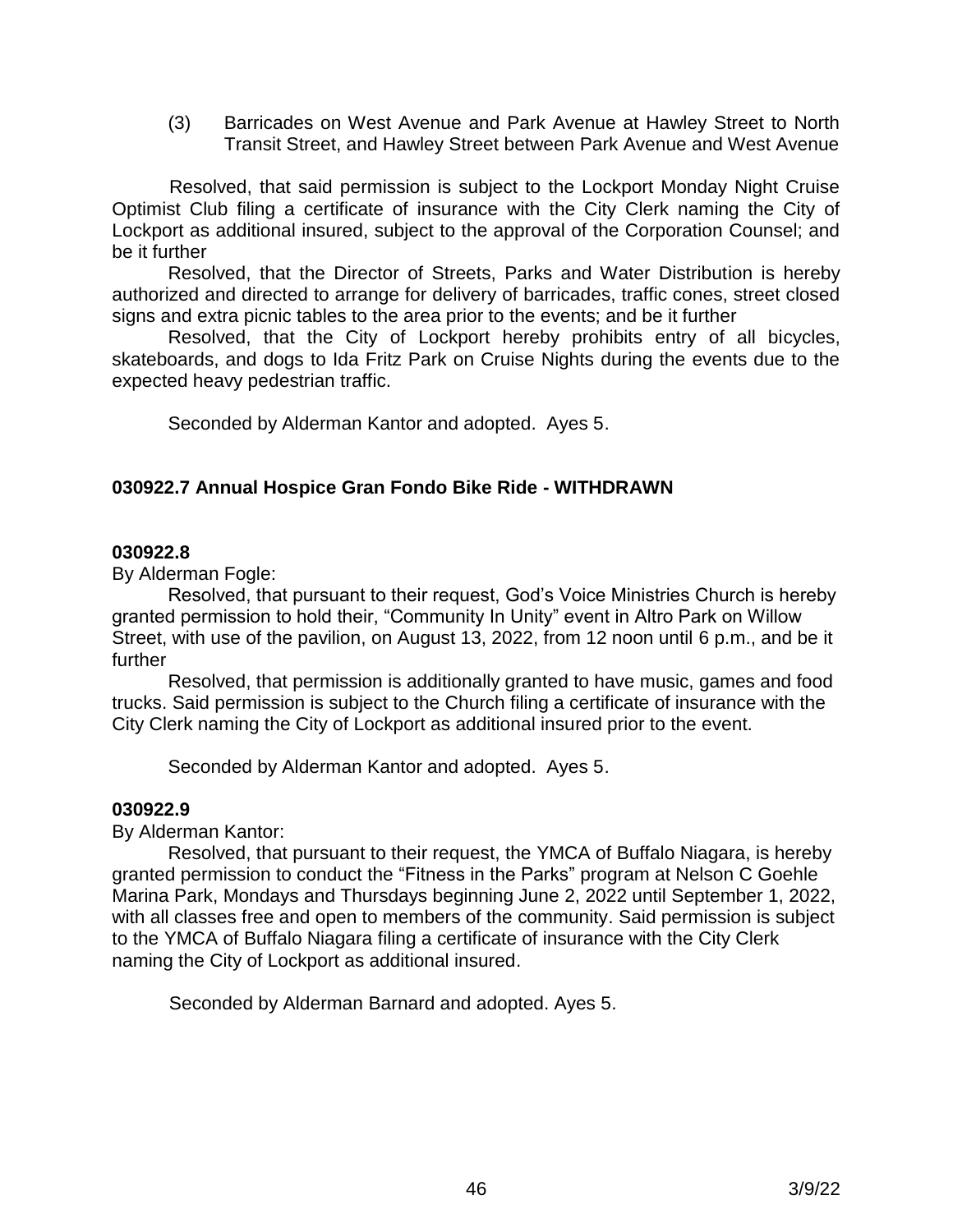## **030922.10**

By Alderman Devine:

Resolved, that Taren LaGamba be and the same is hereby authorized to submit an application on behalf of the City of Lockport to the 2022 William G. Mayne, Jr. Grant Fund for a grant to be used for community enhancement.

Seconded by Alderman Fogle and adopted. Ayes 5.

### **030922.11**

By Alderman Devine:

Whereas, the City of Lockport Police Department participates in joint enforcement activities with the Federal Drug Enforcement Agency and the Niagara County Drug Task Force; and

Whereas, the City of Lockport Police Department receives, from time to time, funds generated from these joint enforcement activities which are to be used for the purchase, maintenance and/or replacement of capital equipment within the Police Department; and

Whereas, the City must amend its 2022 budget to properly account for the use of these funds; and

Whereas, the Police Department has identified the need to purchase holsters under NYS contract PC-69044; now, therefore, be it

Resolved, that the 2022 General Fund Budget is hereby amended as follows:

Increase:

|  | Expense: A3120.54515 Special Supplies | \$7,050 |
|--|---------------------------------------|---------|
|--|---------------------------------------|---------|

Revenue: A.3120.34389 Other Federal Public Safety \$7,050

Seconded by Alderman Kantor and adopted. Ayes 5.

#### **030922.12**

By Alderman Fogle:

Whereas, the Division of Public Works has requested a John Deere Loader in their FY 2022 capital request list to be used for snow plowing, leaf pickup, and other departmental functions; and

Whereas, in order to mitigate a production price increase of 5%, the acting Director of Streets, Parks and Water Distribution has recommended pursuing a five-year lease-to-own contract that would obligate a 3% interest rate at the current production rate; and

Whereas, said lease contract has annual payments of \$62,804 beginning in FY 2023 (with the ability to be paid off early with CHIPs funding), and is purchased via NYS OSG Contract PC-69403; now, therefore, be it

Resolved, that the City of Lockport Common Council hereby approves of the Mayor to enter into a lease contract, attached hereto, with John Deere Financial.

Seconded by Alderman Devine and adopted. Ayes 5.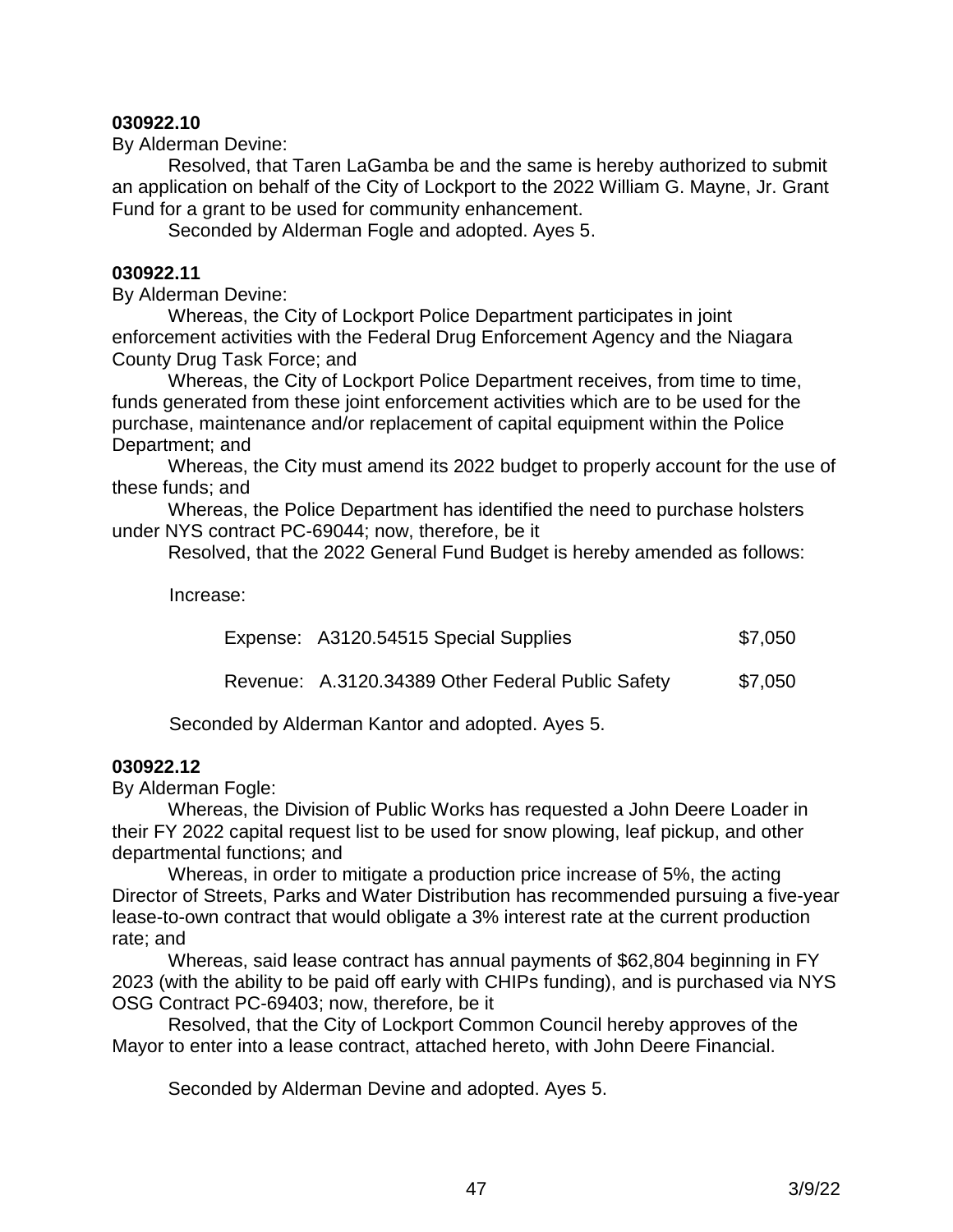## **030922.12A**

By Alderman Beakman:

 Whereas, the City of Lockport has identified the need to pave East Avenue from Washburn Street to Cleveland Place; now, therefore, be it

 Resolved, that the Director of Engineering is authorized and directed to prepare and issue a Request for Proposals (RFP) for the paving of East Avenue; and be it further

 Resolved, that upon receipt of said Request for Proposals (RFP), the City Clerk is hereby authorized and directed to advertise the same.

Seconded by Alderman Fogle and adopted. Ayes: 5.

By Alderman Devine:

Resolved, that the reading of the foregoing resolution be and the same is hereby waived.

Seconded by Alderman Fogle and adopted. Ayes 5.

#### **030922.12B**

By Alderman Devine:

 Whereas, packaging and printed paper, which includes plastic, steel, aluminum, and glass containers, boxboard, cardboard and cartons, and newsprint and magazines, constitutes approximately 40 percent of the materials by weight managed by municipalities and solid waste authorities in New York State; and

 Whereas, local municipal governments in New York State are required to fund the management of discarded consumer packaging and printed paper and to take responsibility for achieving waste diversion goals, which is an unfunded mandate; and

 Whereas, the value of recyclable materials does not cover the cost to collect, sort, process, and market these items, causing recycling system ratepayers to pay tens of millions of dollars annually to manage their recycling programs while the State loses an estimated 860,000 tons of potentially recyclable materials to trash each year; and

 Whereas, such costs to the City of Lockport and recycling system ratepayers in 2021 are estimated at over \$300,000; and

 Whereas, the State's current recycling system places unreasonable burdens on local governments to collect, manage, and market recyclable materials, when it is the consumer brand owners who have control over which materials are placed on the market; and

 Whereas, some packaging now includes combinations of materials that make recycling impractical; and

 Whereas, costs paid by citizens and local governments to manage packaging and printed paper are, in effect, subsidies to producers that enable and encourage producers to design packaging and printed paper materials without regard to end-of-life management; and

 Whereas, producers have little incentive to design packaging or printed paper to minimize waste, reduce toxicity, or maximize recyclability, creating a supply chain disconnect with environmentally sound, end-of-life management of these consumer materials; and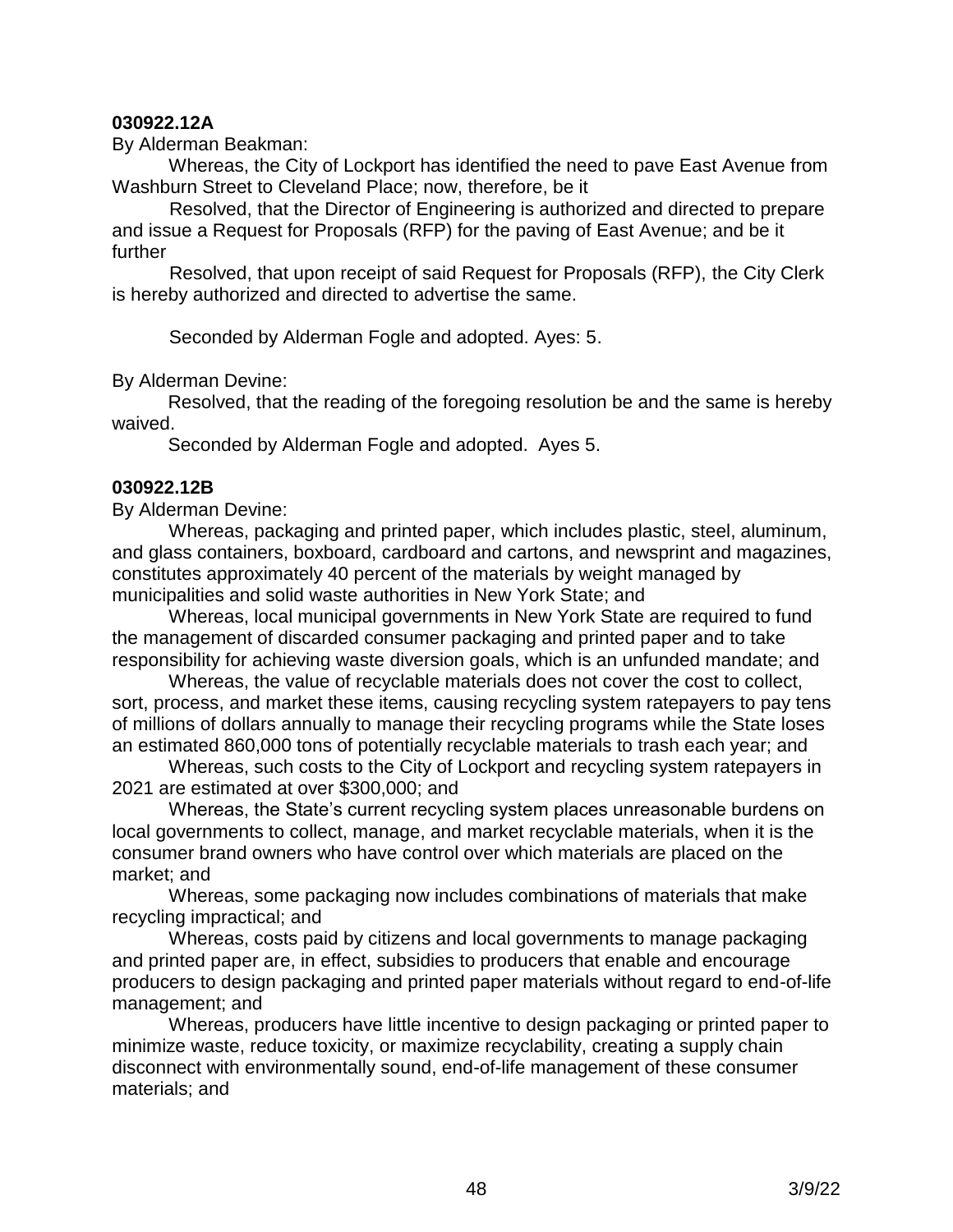Whereas, Extended Producer Responsibility ("EPR") is an environmental policy approach in which producers (brand owners and importers) accept responsibility for the management of post-consumer products and packaging so those who produce these materials help bear the costs of recycling; and

 Whereas, EPR programs for packaging and printed paper have existed for up to 30 years in all EU member states, across Canada, and other parts of the world, achieving recycling rates for packaging and printed papers upwards of 70 percent; and

 Whereas, enacting EPR for packaging and printed paper could significantly increase recycling rates for residential materials, reduce consumer confusion and contamination in recycling streams, create green sector jobs, provide millions of dollars in savings for local governments and taxpayers, and lower greenhouse gas emissions by over 2.3 million metric tons annually; and

 Whereas, New York State Governor Kathy Hochul has proposed a 2022-23 Executive Budget that includes Part RR, which would establish an EPR system for consumer packaging and printed paper and require producers to reimburse municipalities for recycling the packaging and printed paper they introduce into the marketplace; and

Whereas, Governor Hochul's proposal would incentivize producers to:

· Reduce packaging waste;

· Make it easier to recycle the material they generate;

· Invest in modernizing local recycling infrastructure across New York State;

· Ensure that all New Yorkers have access to recycling and upgrade recycling infrastructure to achieve higher recycling rates; and

· Provide clear, consistent consumer education, resulting in less confusion for residents and minimizing contamination in the recycling stream.

 Whereas, EPR can work in tandem with and supplement New York State's Returnable Container Act; and

 Whereas, when producers are responsible for ensuring their materials are reused or recycled responsibly, and when health and environmental costs are included in the product price, there is an incentive to design for reduction, recyclability, and reduced toxicity; now, therefore, be it

 Resolved, that the City of Lockport urges Governor Kathy Hochul and the New York State Legislature to enact an EPR program for packaging and paper products; and be it further

 Resolved, that the City of Lockport shall forward copies of this resolution to Governor Kathy Hochul, the New York State Legislature, and all others deemed necessary and proper.

Seconded by Alderman Fogle and adopted. Ayes 5.